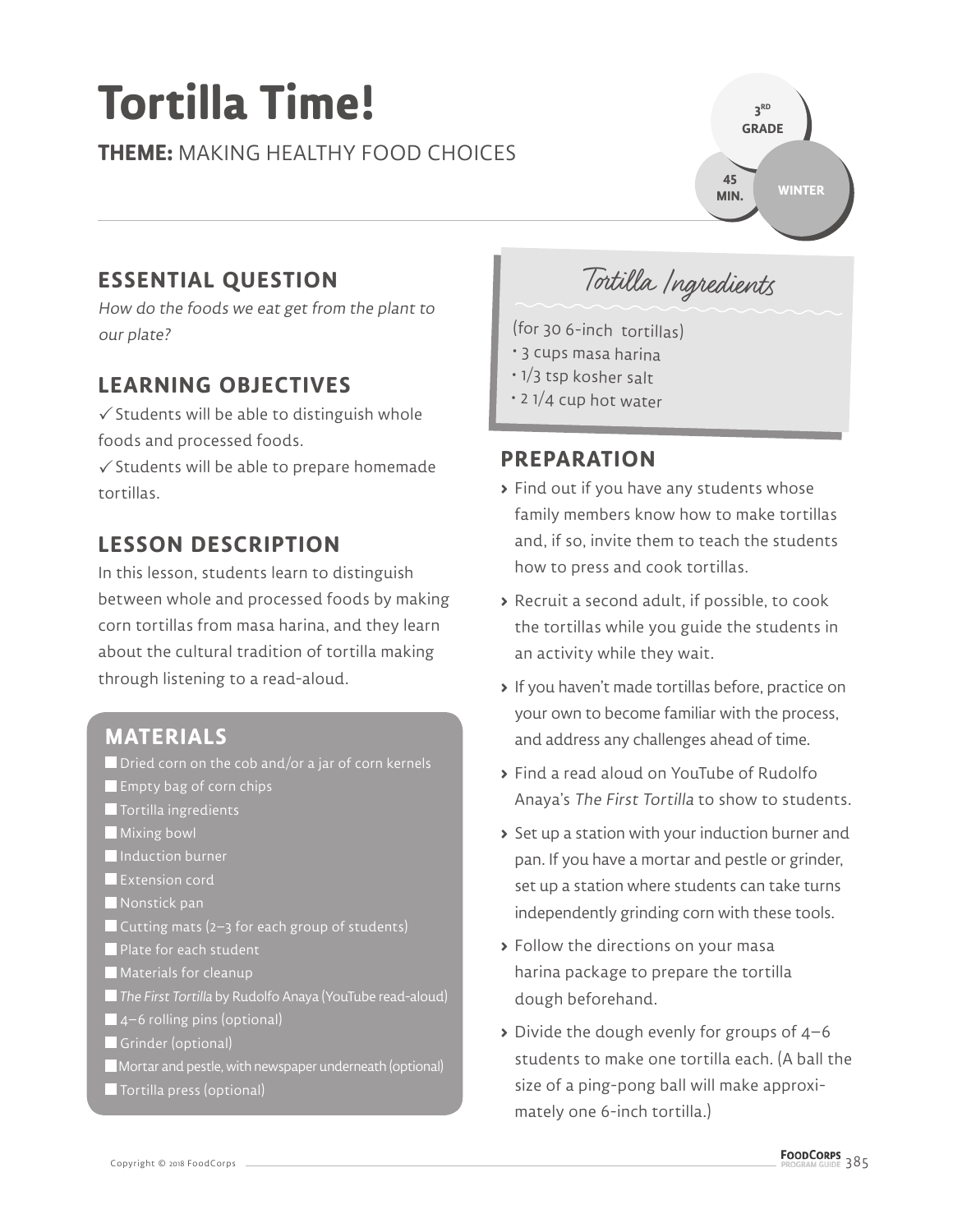## **ACTION STEPS**

**1. Engage:** Explain to students that today you'll be talking about whole versus processed foods and getting to know corn a little better. Say, Every day we typically eat a mix of some whole and some processed foods. Show students the corn on the cob and the empty corn chip bag. Say, Think in your heads which one of these is whole and which one of these is processed. Then take a vote. Reveal the answers. **(5 min.)**

**2. Defining Whole Versus Processed:** Ask students to turn and talk to a partner to come up with a definition of what a whole food is versus what a processed food is. Share answers, and come up with definitions as a class. Ask, Do you think the corn chips have been processed just a little bit or a lot? Have students show you with their hands the extent to which they think the corn chips have been processed. Explain that the more steps a food undergoes and the more additional ingredients added, the more processed it is. **(5 min.)**

**3. Explain the Activity:** Tell students that today they're going to process corn to make a new food themselves: tortillas! Explain that Mexico and other countries in Central America have been making tortillas from corn for centuries. Show students the jar of corn kernels and the jar of masa harina. Ask, How do you think the corn went from this to this? Discuss grinding the corn. If you have a grinder or mortar and pestle, show these tools, and tell students they'll have the opportunity to use them soon. Then show students the prepared tortilla dough. Ask, How do you think I processed the masa harina to make this dough? Tell students about adding water, mixing, and kneading the dough. **(5 min.)**

**4. Model:** Model for students how to make a tortilla. Pinch off a ping-pong sized amount, and roll into a ball. If you don't have a tortilla press or rolling pins, show students how to press the ball with the palm of their hands until it's about six inches in diameter. Explain that once they're finished making their tortilla, they'll bring it up to you on their plate, where you'll cook it for them. **(5 min.)**

**5. Making Tortillas:** Pass out cutting mats, and provide groups of students with tortilla dough. If you have grinding tools, this is the time to invite students to practice using them. Heat up your nonstick pan as students begin pressing the dough. Cook the tortillas for one or two minutes on each side. Be sure students keep a safe distance from the burner as you cook their tortillas. You may want to allow students to eat their tortilla when they return to their seat while it's still warm or when everyone at their table has one. **(15 min.)**

**6. Enjoy!** Consider playing a read-aloud of The First Tortilla by Rudolfo Anaya to share more about the tradition of tortilla making and to keep students engaged once they've made their tortilla. **(5 min.)**

#### **REFLECTION**

Have students discuss the following questions in small groups, then share with the class: **(5 min.)**

- How many steps did it take to go from corn on the cob to our tortillas?
- Do you think some processed foods are healthy choices? Do you think all processed foods are healthy choices?
- What are some words you would use to